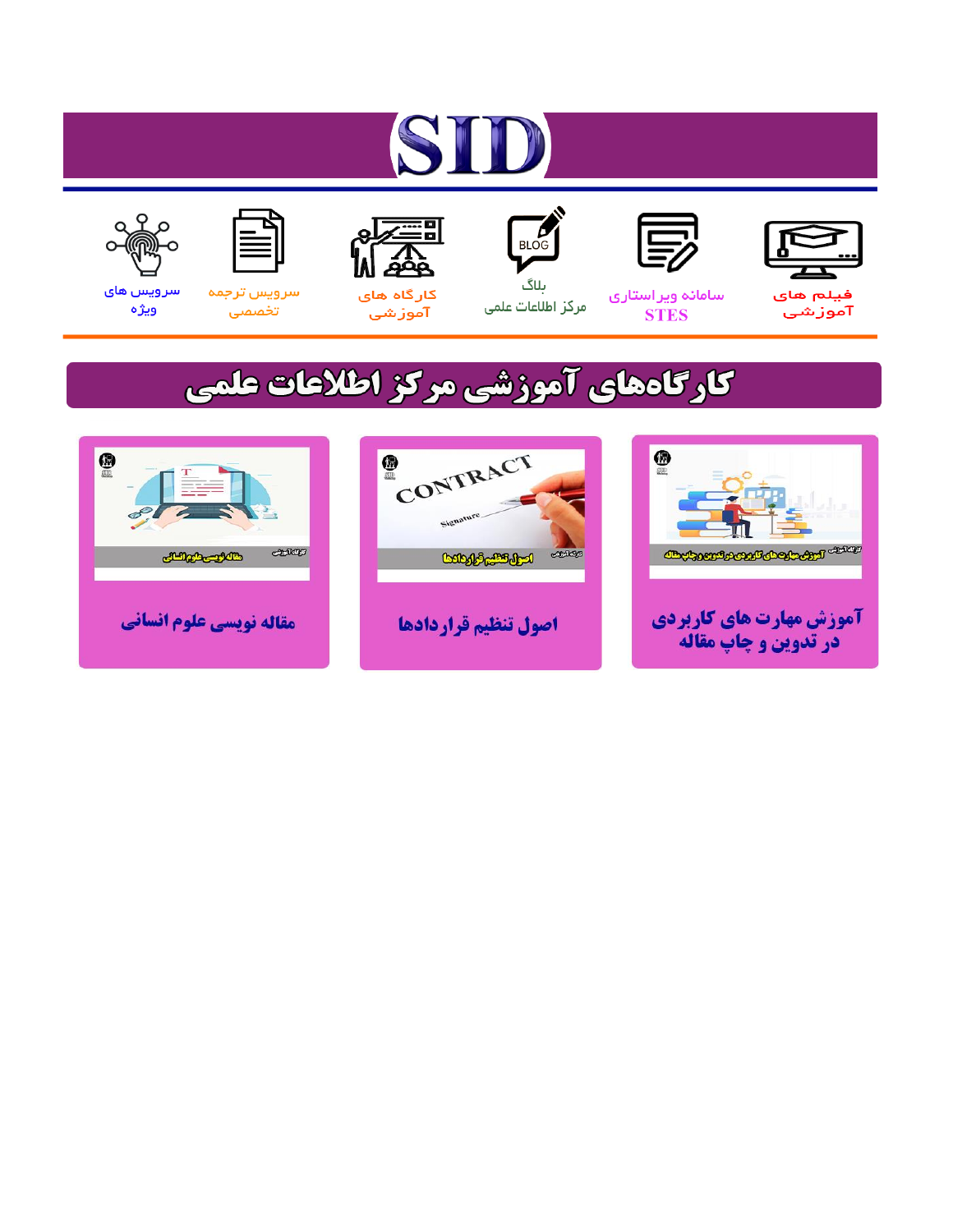### **A Potential Method for Remediation of Cadmium Pollution in Aquatic Medium by Hydrophyte,** *Ceratophyllum demersum* **L.**

**A. Parnian**<sup>1</sup>**\* - M. Chorom**<sup>2</sup> **- N. Jaafarzadeh**<sup>3</sup> Received: 13-08-2013 Accepted: 01-08-2016

**Introduction:** With increasing of population and the valuable water resource pollutions, a demand has been felt for new and inexpensive methods in order to remediation and improving of water quality. Cadmium is a trace element. In low concentration, this heavy metal is harmful to life, and considered as a dangerous pollutant. Cadmium leads to pollution and reduction of water quality; sometimes even toxicity through contaminated sources such as wastewater (Agricultural, municipal and industrial). Phytoremediation with aquatic macrophytes is an effective and inexpensive method for improving water quality and wastewater. The aim of this study was to investigatethe cadmium phytoremediation by *Ceratophyllumdemersum* L. as a potential method for remediation of cadmium pollution in aquatic medium.

**Materials and Methods:** In this study, the remediation of cadmium pollution in aquatic medium monitored, within 14 days cultivation of coontail (*Ceratophyllumdemersum* L.). At first, for estimating the level of local wastewater cadmium pollutions, five-month cadmium concentration measurement of steel industrial wastewater and urban wastewater set. Then, plants collected from the irrigation channels of ShahidChamran University of Ahvaz. After finding the best pH of nutrient solution for *Ceratophyllumdemersum* L. growth by cultivating the plants in 2 liters pots filled by the solutions withthree different pH(5.5, 7 and 9.5) within three weeks; 12 grams of plants cultivated in 2 liters of Hoagland nutrient solution contaminated by cadmium( $pH = 7$ ). The initial contamination levels were setasfive different concentrations of cadmium  $(0, 1, 2, 4, \text{ and } 6 \text{ mg } 1^{\text{-}1})$  with three replications. The cadmium concentrations of the pots were measured every day and on the last day of cultivation, plants wet weight, plants dry weight and Cd concentration in plants weremeasured. Then,biomass production, Cd bioconcentration factor (BCF), Cd uptake index, and Cd uptake percentage of plants were calculated. Standard deviations calculationand correlation and regression analysis were performed using Microsoft Office Excel2007 and SPSS 16. One-way ANOVA performed to identify significant differences in metal concentrations in the different treatments. Differences considered significant atp < 0.05.

**Results and Discussion:** Among three pH (5.5, 7 and 9.5) for plants cultivation, *C. demersum* L.grewbetter in pH = 7. In fact, the average amount of produced biomasses were 46.6 g (pH = 5.5), 79.6 g (pH = 7) and 68.4 g (pH = 9.5). Therefore, to investigate the Cd remediation, the pH of nutrient solution set equal to 7. The final Cd concentrations in nutrient solution for initial Cd concentrations of 1, 2, 4 and 6 mg  $I<sup>-1</sup>$  were 0.30, 0.36, 2.76 and 3.85 mg l-11respectively. Moreover, the Cd uptake percentage after 14days cultivation of *C. demersum* L.in nutrient solution for initial Cd concentrations of 1, 2, 4 and 6 mg  $1^1$  were 70.00, 82.01, 31.00 and 35.83 %respectively. Cd uptake percentage of plants for initial concentrations of 4 and 6 mg  $I<sup>-1</sup>$ weresignificantly lesser than those of 1 and 2 mg 1<sup>-1</sup>. The decreased uptake efficiency percentage maybe caused by the effect of Cd toxicity on plant cell membrane permeability and efficiency.The average of BCF in plants for initial Cd concentrations of 1, 2, 4 and 6 mg  $1^{-1}$  were 384.4, 707.9, 66.5 and 75.0respectively. High reduction of BCF amounts with increasing the initial concentration of 2to 4 and 6mg  $I<sup>-1</sup>$ , maybe caused by cadmium physiological adverse effects on plants. The averages of uptake index in plants were 1.26, 2.95, 2.24 and 3.92 mg for initial Cd concentrations of 1, 2, 4 and 6 mg  $1^{-1}$ respectively. The results showed a reduction between 2 and 4 mg  $1^{-}$ <sup>1</sup> concentrations that probablycaused by Cd toxicity disruption on plants uptake mechanism and growth. Moreover, the increase of plants uptake index in initial concentration of 6 mg  $1<sup>-1</sup>$  could be explain by partial losing of the selective permeability of the plants cell membrane. The maximum (3.60 g/day) and minimum (1.62)  $g/day)$  of biomass production related to pollutant concentrations of 0 and 6 mg  $1<sup>-1</sup>$  respectively, and it shows a greatefect of the Cd on *C. demersum* L.growth.

Conclusion: The plant accumulated cadmium efficiently, and the remediation efficiency was near to 82%. However, the pollutant removal was not complete in a short time.In total, phytoremediation of cadmium and other pollutants from wastewater or other aqueoussolutions by *Ceratophyllumdemersum*, as a native aquatic

 $\overline{a}$ 

<sup>1-</sup> Ph.D. of Soil Science, Young Researchers and Elite Club, Ahvaz Branch, Islamic Azad University, Ahvaz, Iran

<sup>(\*-</sup> Corresponding Author Email: amir.parnian86@gmail.com)

<sup>2-</sup> Associate Professor, Faculty of Agriculture, Department of Soil Science, Shahid Chamran University, Ahvaz, Iran

<sup>3-</sup> Professor, Environmental Technologies Research Center, Ahvaz Jundishapur University of Medical Sciences, Ahvaz, Iran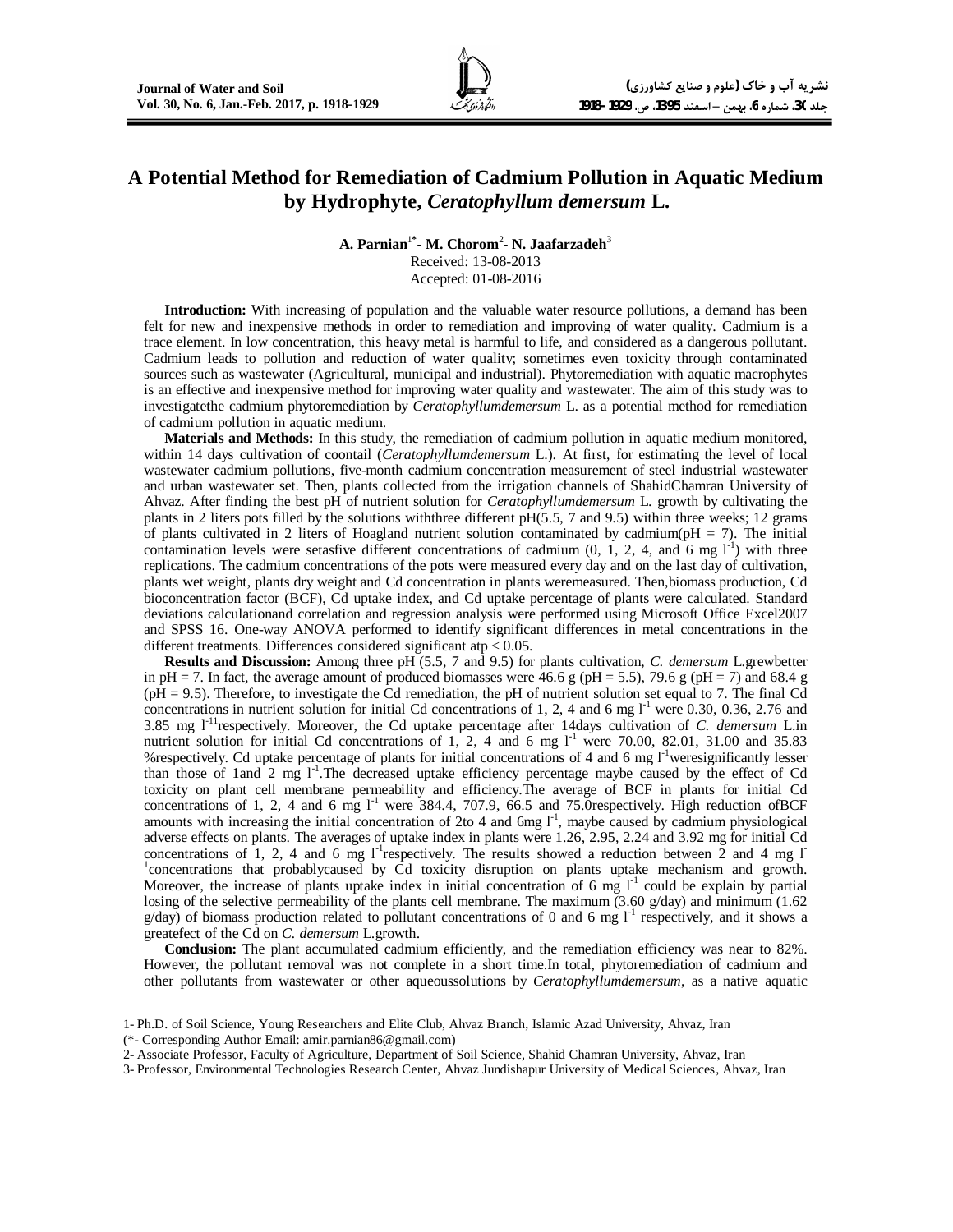plant of most of Iran's rivers, could be anefficient and appropriatemethod.

**Keywords**: Aquatic macrophyte, Cadmium, *Ceratophyllum demersum* L., Heavy metals, Wastewater phytoremediation